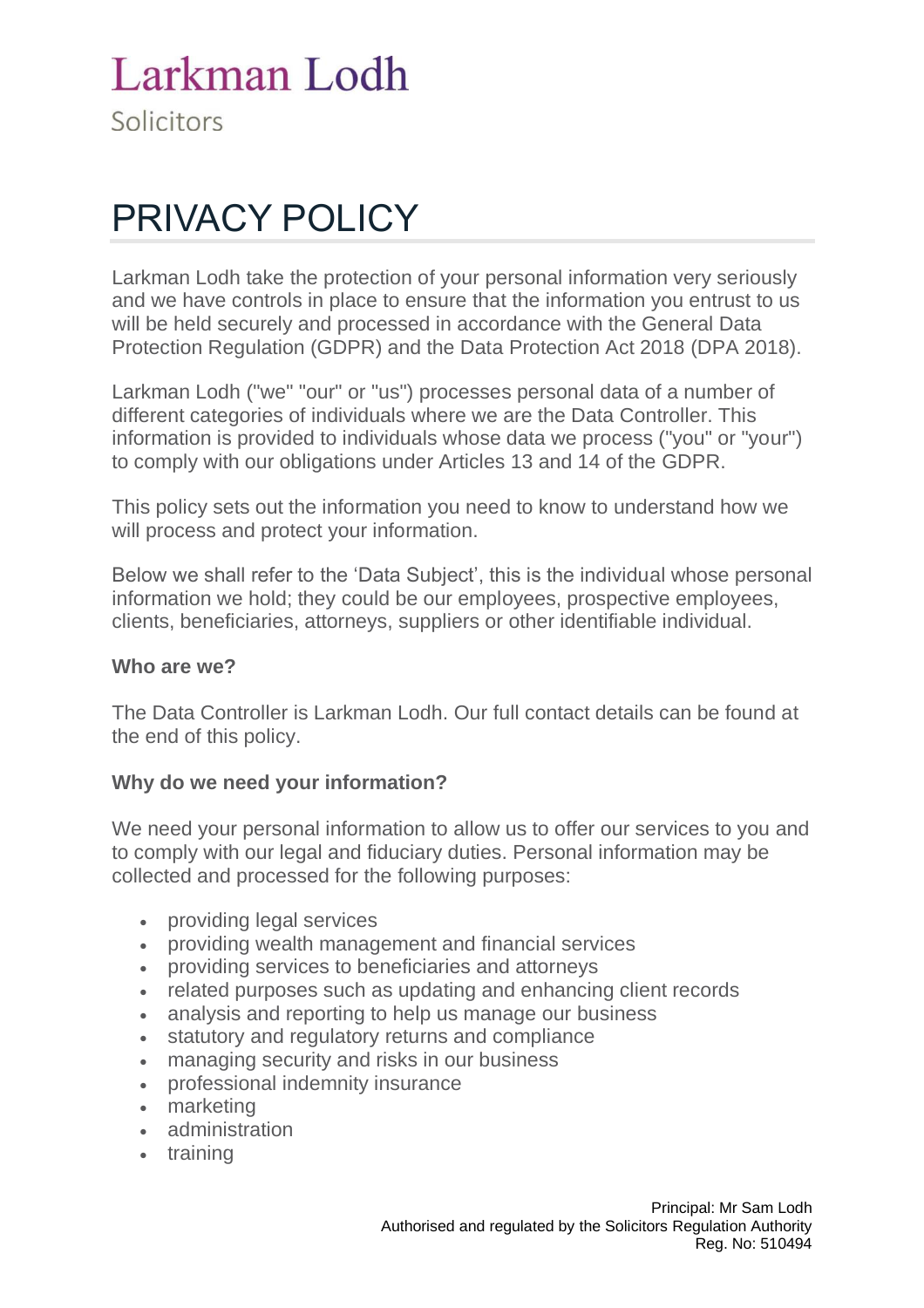# Solicitors

We may disclose the above information to our service providers, agents or other trusted third parties for these purposes.

## **What Information do we capture?**

Larkman Lodh collects information through face to face meetings, completing fact-finds and other relevant forms and documentation relating to the service we are providing. We also capture information through our website www.larkmanlodh.com. We will only collect relevant information necessary to allow us to provide our service to you, or discharge our legal responsibilities. The information we collect will include:-

- personal information including name and contact details, such as address, email and telephone number
- Information about your particular circumstances and the matter you have asked us to deal with, which may include certain pieces of sensitive "special category" information
- We may ask about medical conditions in order that we can tailor services to your needs, and in the event of an emergency may pass this to the emergency services
- Financial information such as bank details and wealth management information as well as bank statements for anti-money laundering and regulatory requirements.

This list is not exhaustive and other relevant information may be captured as part of our relationship.

# **Legal Bases for processing your data**

Under GDPR we are required to clearly document our legal bases for processing your personal data. These bases are contained in Article 6 of the GDPR. The key ones that apply are:

- Article 6 (a) the individual has given clear consent to process their personal data for a specific purpose. We obtain consent for marketing purposes or where we need to store particularly special category data.
- Article 6 (b) the processing is necessary for a contract. We need your data in order to deliver our service/ "contract" to you.
- Article 6 (c) Legal obligation: the processing is necessary to comply with the law (not including contractual obligations).
- Article 6 (d) the Vital Interest basis may apply in a "life or death" situation.
- Article 6 (f) Legitimate Interests: the processing is necessary for your legitimate interests or the legitimate interests of a third party unless there is a good reason to protect the individual's personal data which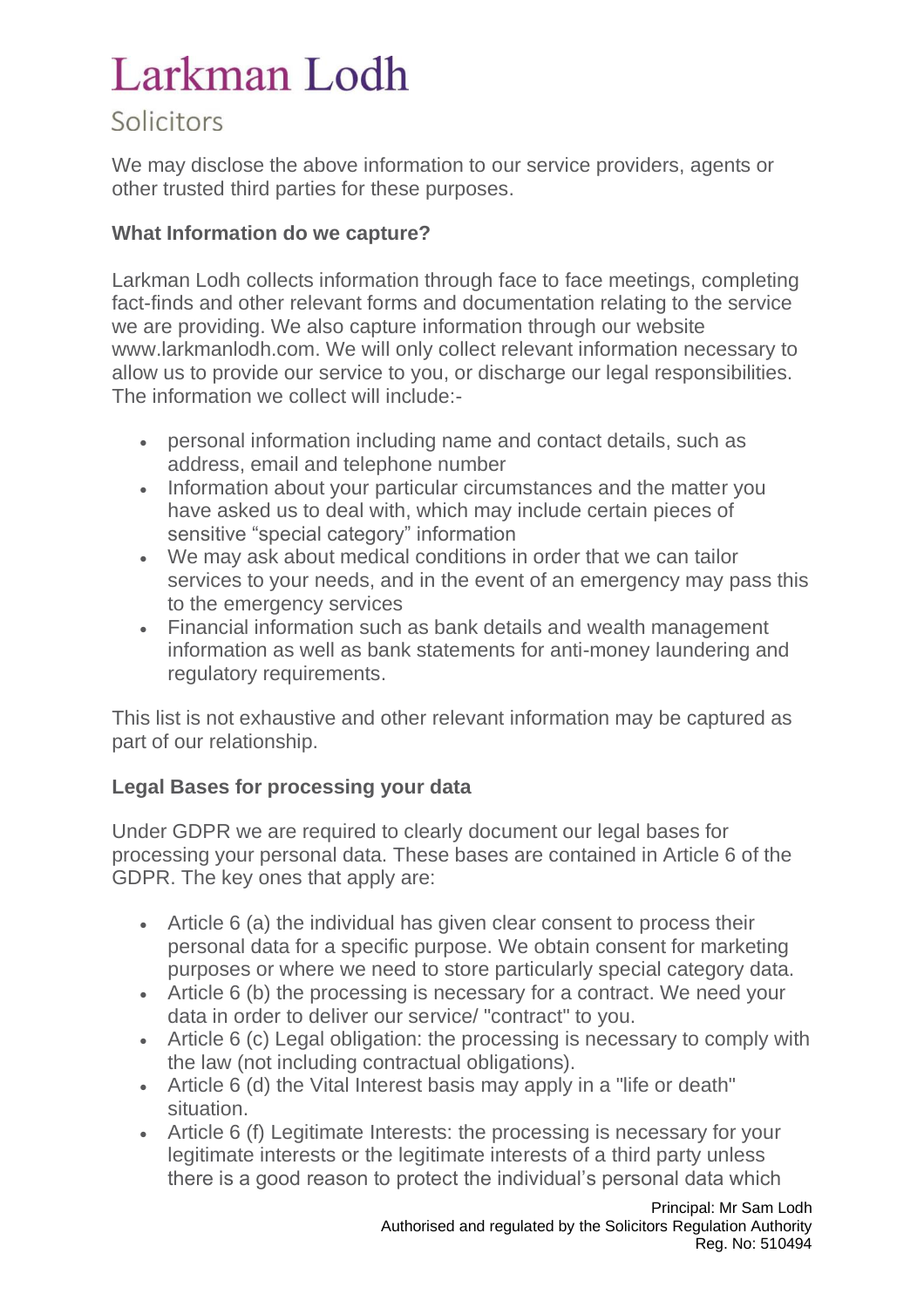# Solicitors

overrides those legitimate interests. We would consider that we have a legitimate interest in processing your data to provide our services detailed in the contract between us.

### **Legal Bases for processing your Special Category Data**

In the course of us dealing with your case you may also supply us with Special Category Data, which is personal data about your racial or ethnic origin, political opinions, religious or similar beliefs, trade union membership (or nonmembership), physical or mental health or condition, sexual life, sexual orientation, biometric or genetic data.

Any use of Special Category data will be strictly controlled in accordance with our data protection policies and is gathered for the purpose of progressing your matter. For example, you may tell us about your health if we are conducting a personal injury claim for you or your employment records may be required for an employment case.

Under GDPR we are required to clearly document our legal bases for processing your Special Category data. These bases are contained in Article 9 of the GDPR. The key ones that apply are

- Article 9 (a) the data subject has given explicit consent to the processing of those personal data for one or more specified purposes, except where Union or Member State law provide that the prohibition referred to in paragraph 1 may not be lifted by the data subject. We will only obtain consent for processing Special Category Data where Article 9 (f) does not apply.
- Article 9 (b) processing is necessary for the purposes of carrying out the obligations and exercising specific rights of the controller or of the data subject in the field of employment and social security and social protection law in so far as it is authorised by Union or Member State law or a collective agreement pursuant to Member State law providing for appropriate safeguards for the fundamental rights and the interests of the data subject.
- Article 9 (f) processing is necessary for the establishment, exercise or defence of legal claims or whenever courts are acting in their judicial capacity

# **Children**

We do not actively market to children, and we never knowingly ask a child to reveal personal information. Personal information on minors is sometimes required to allow us to offer specific services relevant to the matter for which we are providing advice. However, information will always be obtained from,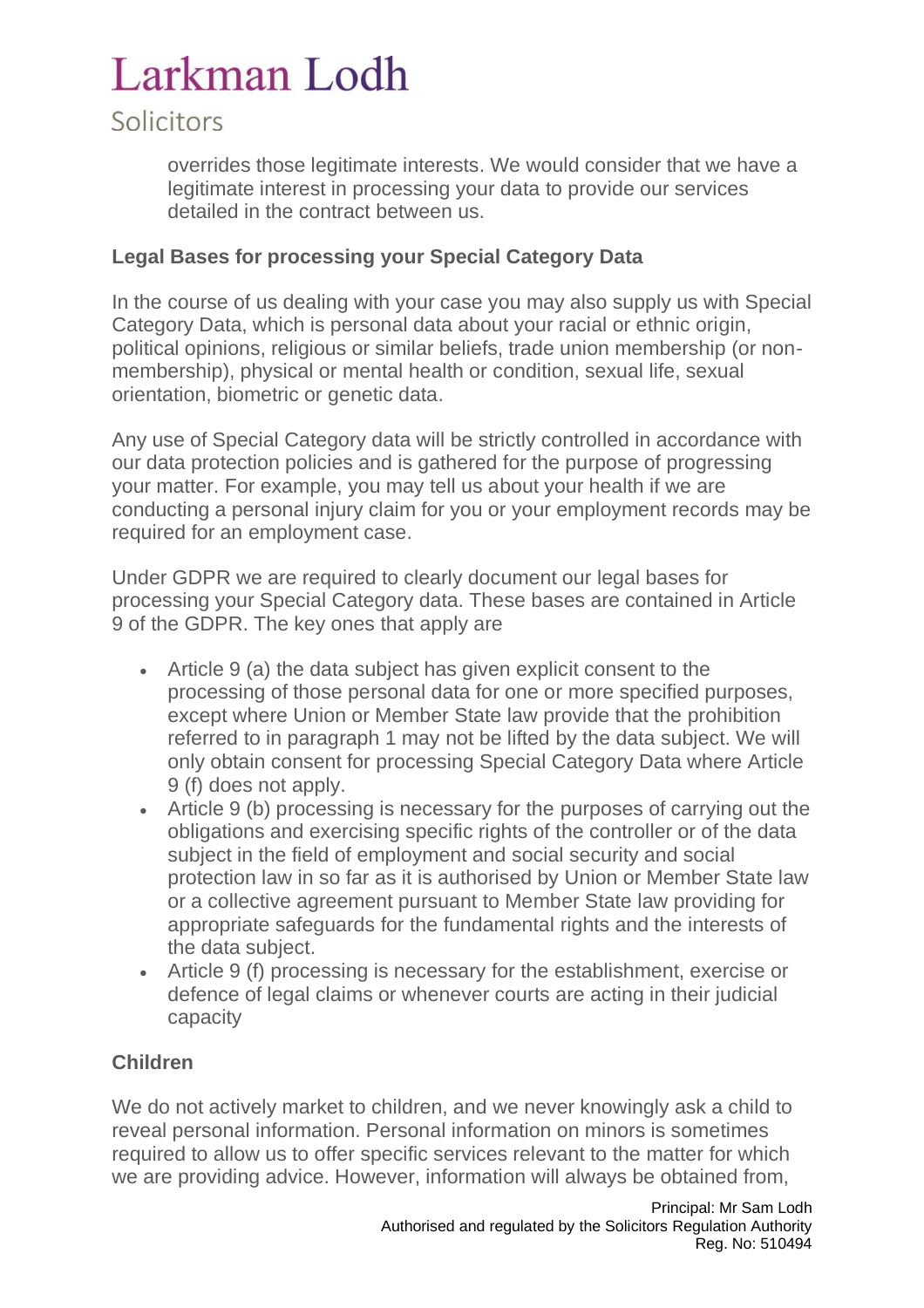# Solicitors

and permission requested from a parent or guardian or other appropriate adult.

# **Employees & Job Applicants**

We will collect all personal information required to comply with employment legislation and if relevant, to make reasonable adjustments at the recruitment stage. This information may include where necessary sensitive "special category" data. This may include medical information and where appropriate we will perform a criminal record search. To prevent discrimination and ensure diversity we will request information from the Data Subject on religion, sexuality and ethnicity in order to comply with our regulatory requirements.

## **CCTV**

In order to prevent and detect crime, and to ensure the safety of our clients and staff, we operate CCTV systems at various locations. These cameras record footage in real-time and are operated and controlled by our own IT staff. Monitoring and recording does not take place in any personal areas and any recordings are kept securely and only accessed by authorised members of staff.

### **Cookies**

Anonymous user data is recorded when visiting our website, please see the section on cookies and Google Analytics below. No data is shared with any third parties. You can view the full Cookie Policy on our website.

#### How we process your information

We will only use your personal information for the purpose for which it was given, we will not keep it for longer than is necessary and will destroy the information securely according to our formal data protection policy.

In order to process your personal data obtained on the website and financial transactions we use trusted and authorised secure third party websites. Personal or sensitive "special category" information is not held on the website or shared by third parties including any outside of the UK.

### **How long we store your information for**

We have a retention policy which details how long we keep records. In line with data protection requirements we will only keep your personal data for as long as necessary in accordance with business and regulatory needs. Our normal retention period is 6 years from the date your file is closed unless our regulatory requirements stipulate otherwise, in which case we may keep your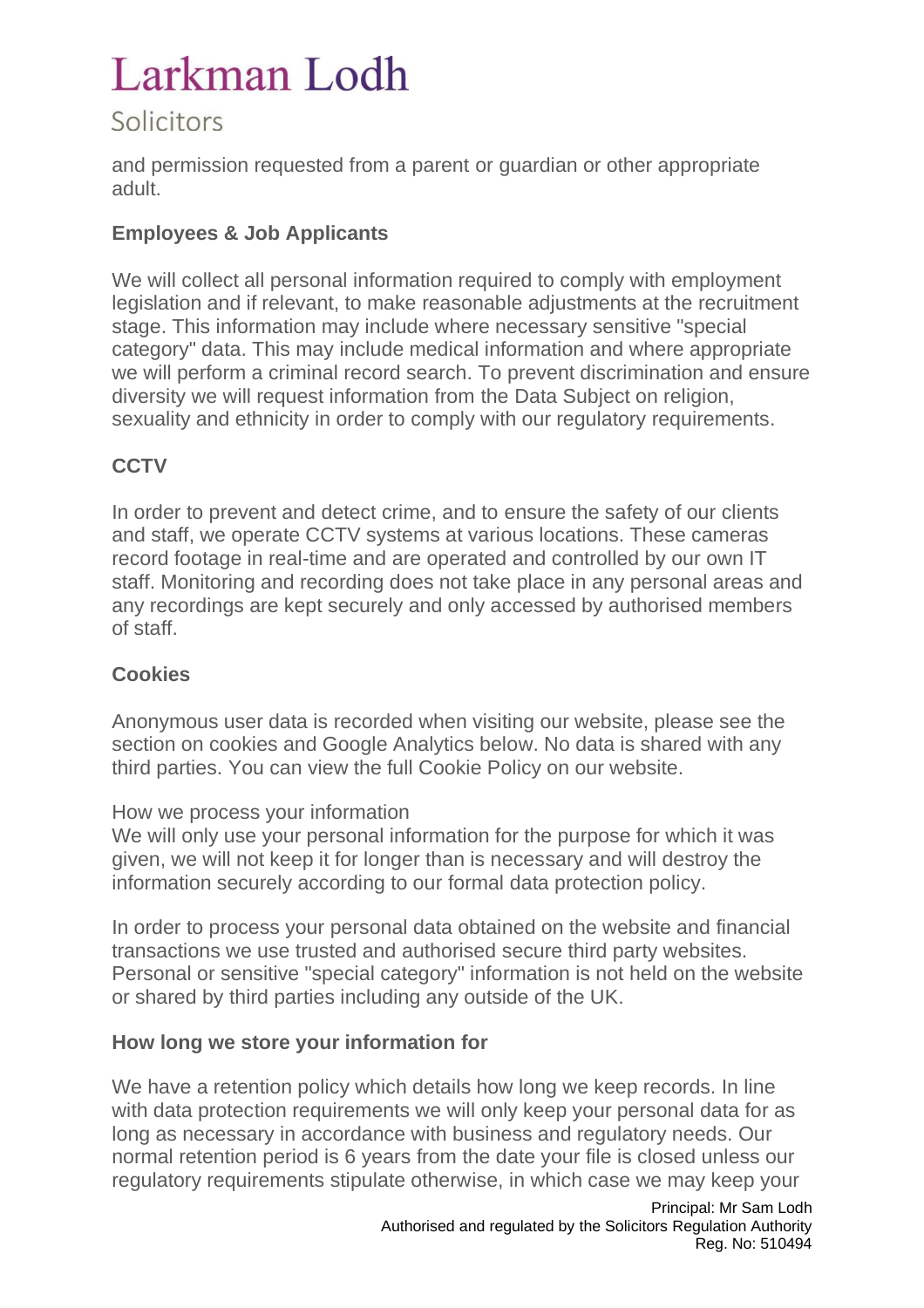# Solicitors

file for longer if there is a valid reason for doing so. For further information please contact your advisor.

### **Where we store your information**

Your personal information will be hosted securely within the UK. If we transfer your information to a data processor, for example, an email broadcast company to assist us in keeping you up-to-date with announcements, news and information, and they are located outside of the EEA, we shall take all reasonable steps to ensure that your information is protected as if we hosted it ourselves. No information is transferred or backed up outside of the UK.

#### **International Transfers**

We will not transfer personal data relating to you to a country which is outside the European Economic Area unless:

- a. The country or recipient is covered by an adequacy decision of the Commission under GDPR Article 45;
- b. Appropriate safeguards have been put in place which meet the requirements of GDPR Article 46 by us or by our client (on whose behalf we would transfer the data); or
- c. One of the derogations for specific situations under GDPR Article 49 is applicable to the transfer. These include (in summary):
- d. The transfer is necessary to perform, or to form, a contract to which we are a party: with you; or a third party where the contract is in your interests;
- e. The transfer is necessary for the establishment, exercise or defence of legal claims;
- f. You have provided your explicit consent to the transfer; or
- g. The transfer is of a limited nature and is necessary for the purpose of our compelling legitimate interests.

Who we share your information with

Your information may be shared within the Larkman Lodh Group, which is comprised of:

- Larkman Lodh Nottingham Office
- Larkman Lodh Sheffield Office

It may be necessary to share information between our group offices.

We may need to share your information with trusted third parties and professionals such as (but not limited to) experts, barristers, or other legal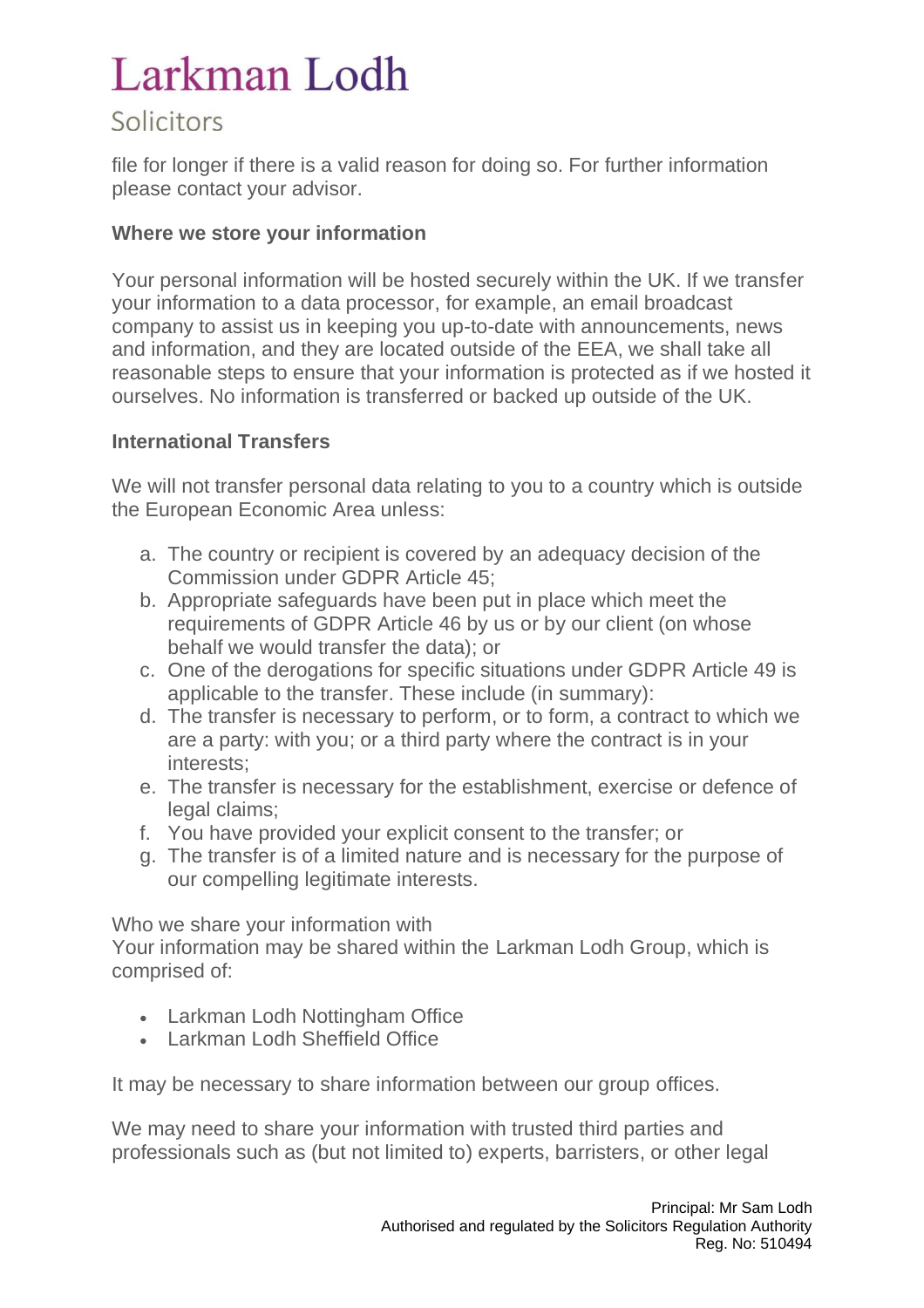# Solicitors

counsel, estate agents and insurers. This will only be done to fulfil the contract for which we are providing services to you.

We will never share or sell your personal information to any other third party. We will only share your personal information with another third party where we are required to do so by court order or law. For example, we may be required to pass names of clients or images from CCTV to the police to investigate a crime. We may also need to share your information with our bank or our regulators to comply with anti-money laundering and regulatory obligations.

If we are the subject of a merger or takeover then your personal information will be passed to the new entity, but it will only be used for the same or similar purpose you gave it for. Similarly, if the name of our legal entities change you will be informed of the change and given the opportunity to withdraw consent.

### **Marketing consents and permissions**

We may wish to keep you informed of our activities, events and relevant sector updates, but will only do so with your express permission. When you engage with Larkman Lodh\*, you will be invited to opt-in to receiving information by your preferred marketing channel, this includes email, Post, text message (SMS) and telephone.

You have a right to change, amend or withdraw your consent to receive direct marketing messages at any time. You can ask us to update or correct your personal information or 'opt out' of our marketing mailing list at any time by contacting us:

- Post: Larkman Lodh Solicitors, Wharf House, Wharf Street, Victoria Quays, Sheffield S2 5SY.
- By phone: 0114 2756763
- By email: enquiries@larkmanlodh.com. You can also opt out by clicking on the unsubscribe link in any marketing email we send to you.

Your information will be used in accordance with UK and EU Data Protections law and we have robust systems and controls in place to keep your information safe.

#### **Cookie Policy**

Cookies are small text files that are placed on your computer by websites that you visit. They are widely used in order to make websites work, or work more efficiently, as well as to provide information to the owners of the site. You can view the full Larkman Lodh Cookie Policy from our website.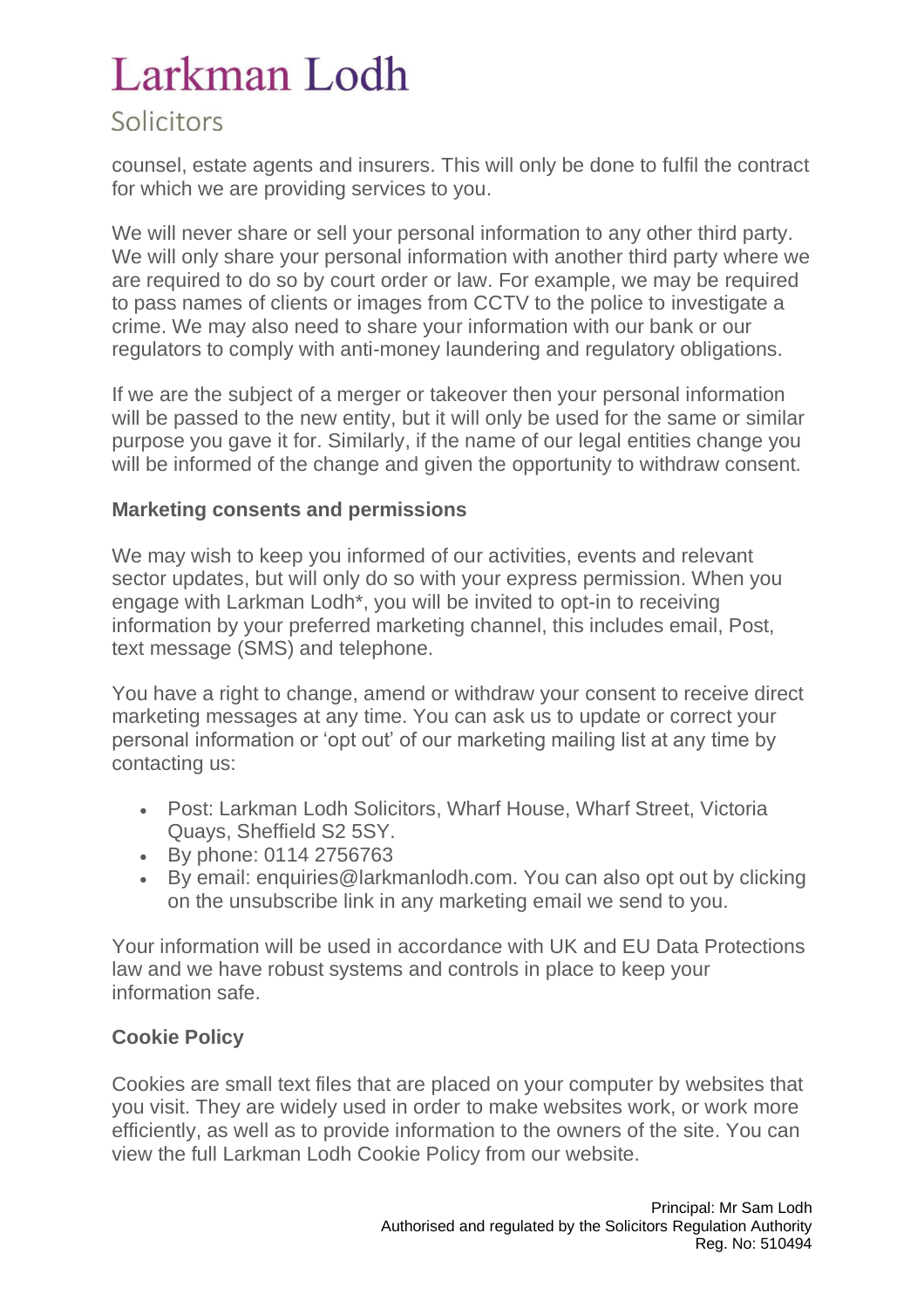# Solicitors

We do not store any personal data in the cookies that we use and store your information anonymously to assist us in the running of the site, and also for monitoring the activity and traffic both to and through our website. To do this we use Google Analytics cookies.

Depending on the browser you use you should be able to control what cookies are placed on your device through the browser settings. To find out more about cookies, including how to see what cookies have been set and how to manage and delete them, visit www.aboutcookies.org or www.allaboutcookies.org.

## **Google Analytics**

We use Google Analytics to analyse the use of our websites; Google Analytics generates statistical and other information about website use by means of cookies, which are stored on users' devices. The information generated relating to our website is used to create reports about the use of our website. Details captured during your visit will include, but not limited to, traffic data, location data, weblogs and other communication data and the resources you access, however, all data collected is anonymous and will not identify you as an individual.

Google, store this activity information, and you can view Google's privacy policy at http://www.google.com/privacypolicy.html. To opt out of being tracked by Google Analytics across all websites visit https://tools.google.com/dlpage/gaoptout

#### Your rights as the data subject

You have certain rights under existing data protection laws and these are listed below for your convenience:-

- You have the right to have a copy of the information which we hold on you. Unless there is a legitimate reason why you cannot make the application in writing, your request should be addressed in writing by letter or email, to the Data Protection Officer shown below.
- You have a right to object to processing that is likely to cause or is causing you damage or distress.
- You have a right to prevent processing for direct marketing; simply email or call us as described above and we will stop sending marketing materials to you.
- You have a right to object to decisions being taken by automated means; although I can confirm we make no decisions on you using an automated process.
- You have the right to rectification: the right to have your personal information rectified if it is inaccurate or incomplete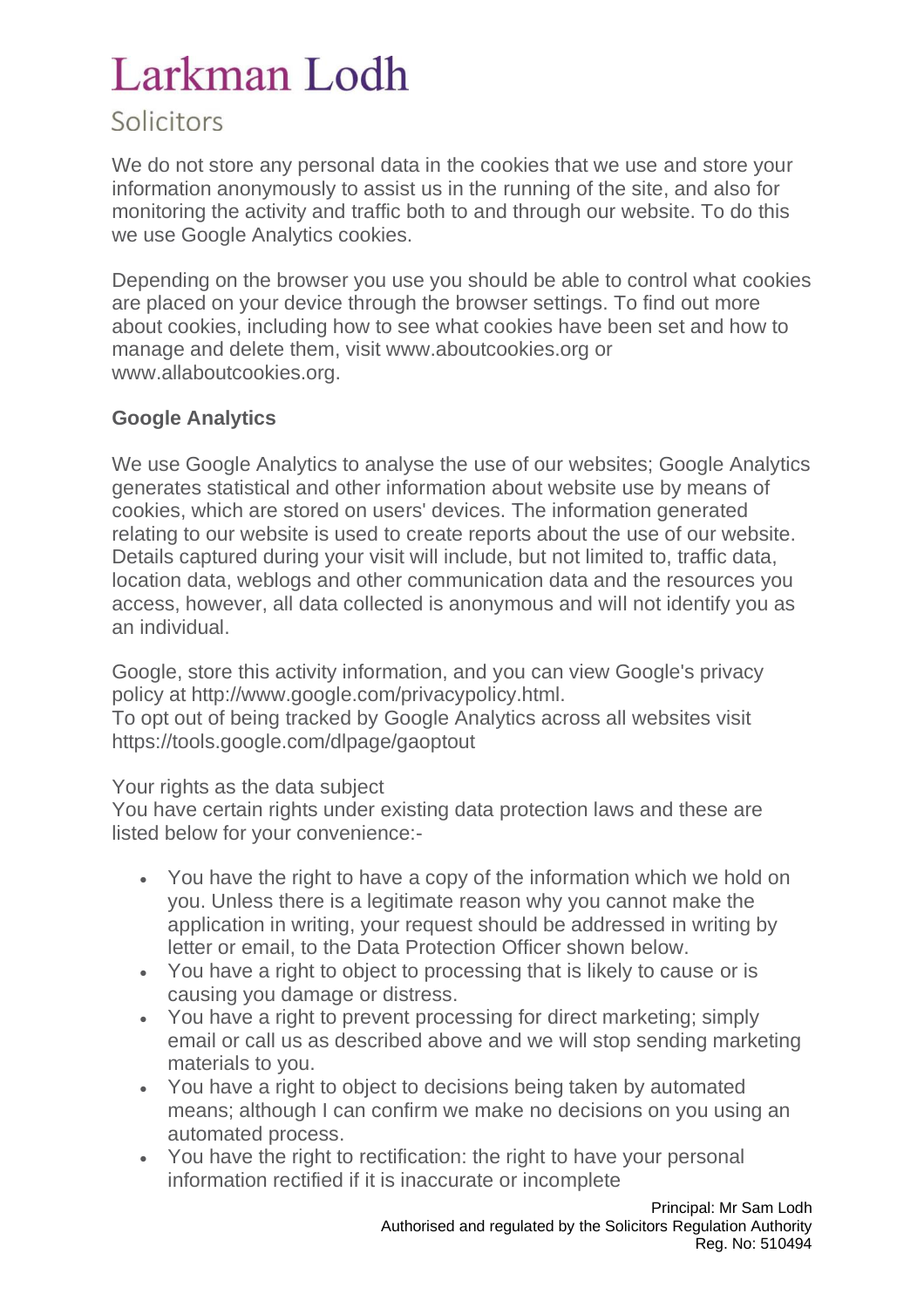# Solicitors

- You have the right to erasure/"right to be forgotten": where the processing of your information is based on your consent, the right to withdraw that consent and the right to request that we delete or erase your personal information from our systems (however, this will not apply if we do not rely on your consent to carry out the processing or if we are required to hold on to the information for compliance with any legal obligation or if we require the information to establish or defend any legal claim);
- You have the right to restriction of use of your information: the right to stop us from using your personal information or limit the way in which we can use it;
- You have the right to data portability: the right to request that we return any information you have provided in a structured, commonly used and machine-readable format, or that we send it directly to another company, where technically feasible
- You have a right to claim compensation for damages caused by a breach of the Data Protection Act.

# **Exemptions**

As Larkman Lodh is a firm of solicitors, we are not required to give you information in certain circumstances where personal data we process is collected and processed by us in the context of our work advising and representing our client.

Article 14 of the GDPR states that it is not necessary to supply information about the data we process where that information has not been received from the individual concerned and where the personal data concerned must remain confidential subject to an obligation of professional confidentiality regulated by English law.

In addition, we are exempt from providing information about disclosures of personal data to us or by us where the disclosure is:

- a. required by an enactment, a rule of law, or an order of a court;
- b. necessary for the purpose of, or in connection with, legal proceedings (including prospective legal proceedings);
- c. necessary for the purpose of obtaining legal advice or otherwise establishing, exercising or defending legal rights.
- d. processing of personal data that consists of information in respect of which a claim to legal professional privilege could be maintained in legal proceedings.

Other exemptions may apply which relate to the matters on which we are asked to advise our clients.